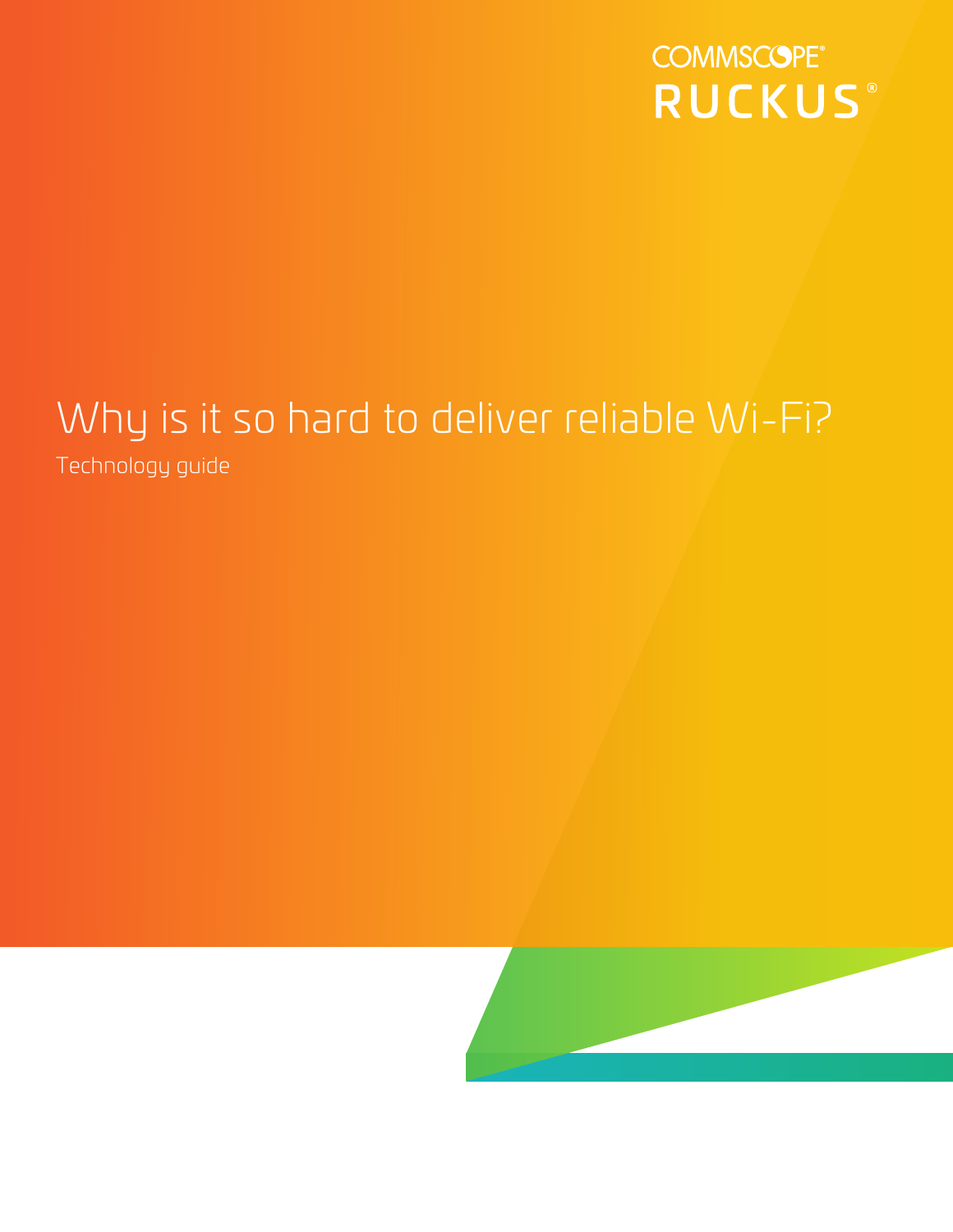# Table of contents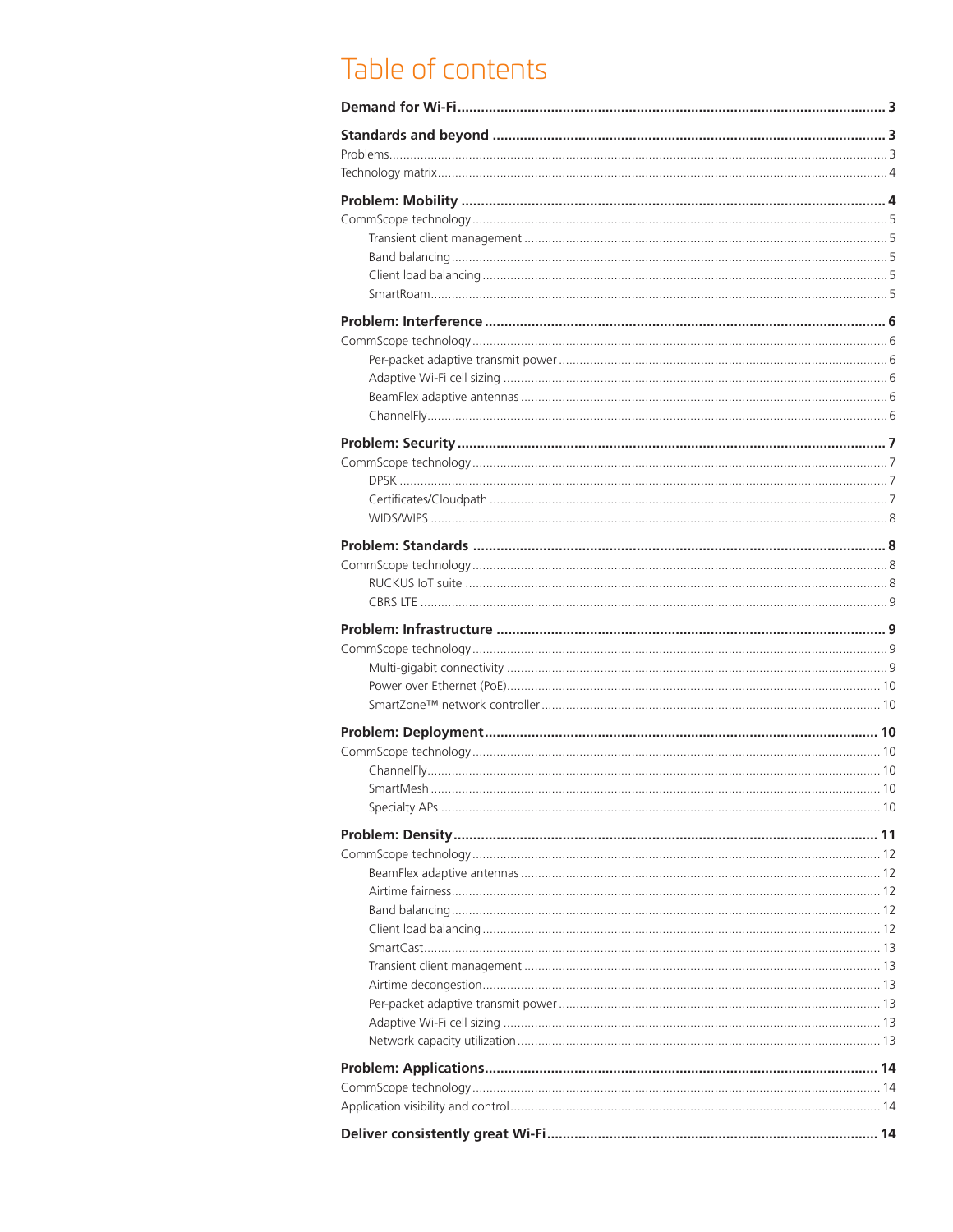# <span id="page-2-0"></span>Demand for Wi-Fi

The explosive growth in devices and applications has resulted in an insatiable demand for faster and better for over a decade. During this time, Wi-Fi has proven to be a cost-effective method for providing devices and users network connectivity.

To keep pace with the explosion of devices and their insatiable appetite for bandwidth, the Wi-Fi industry ratifies a new standard every five to seven years that addresses the shortcomings of previous standards while supporting new uses for Wi-Fi. 802.11ax is the latest iteration in the evolution of Wi-Fi that increases network performance on multiple axes of performance. With each new version of the standards, the development community ensures the inclusion of the latest technology, signal processing, and optimization techniques, such as OFDMA, 1024- QAM and wake-time parameters that improve peak data rates approaching 10 Gbps, deliver more concurrent device connections up to 74, and optimize power usage per device.

# Standards and beyond

While 802.11ax improves core Wi-Fi performance, there continues to be an unabated need to deliver great Wi-Fi technology that goes beyond the standards. Delivering great Wi-Fi is hard, and it's only getting harder. The biggest, most endemic problems fall into eight categories.

### Problems

- **Mobility:** When a user moves out of the coverage range of an access point (AP)—and must connect to another AP in the same network—the WLAN network must migrate the user's devices gracefully without disruptions.
- **Interference:** Walls and floors, other Wi-Fi networks, and appliances can all interfere with the Wi-Fi network, leading to network congestion and a poor user experience.
- **Security:** Lack of adherence to best practices for securing the network opens hackable attack surfaces for malicious actors looking to steal intellectual property, money and personal identities. The KRACK exploit threatened billions of Wi-Fi devices overnight in 2017 and made headline news.
- **Standards:** With the explosion of IoT devices, a new set of wireless connectivity standards has emerged such as Bluetooth LE, Zigbee, LoRA, NB-IoT and more. The traditional AP is now tasked to support not just Wi-Fi.
- **Infrastructure:** Supporting infrastructure that sits behind the AP is just as important. Technologies such as multi-gigabit Ethernet, 802.3bz and the latest PoE standards like 802.3bt are critical for delivering great Wi-Fi performance.
- **Deployment:** Physical constraints can prevent the deployment of Wi-Fi within street furniture, in vehicles and other space-restricted locations such as light poles. The delivery of Wi-Fi requires defining form factors that are not mandated by the standards body.
- **Density:** Ultra-dense environments with very large numbers of users and devices present in a small area like a stadium or transit hub create unique Wi-Fi challenges that lead to a deterioration in the Wi-Fi network performance.
- **Applications:** 4K video streaming, virtual and augmented reality, and live-stream gaming all consume far greater bandwidth today than 128 Kbps streaming music of times past.

These challenges must be addressed in order to deliver great Wi-Fi.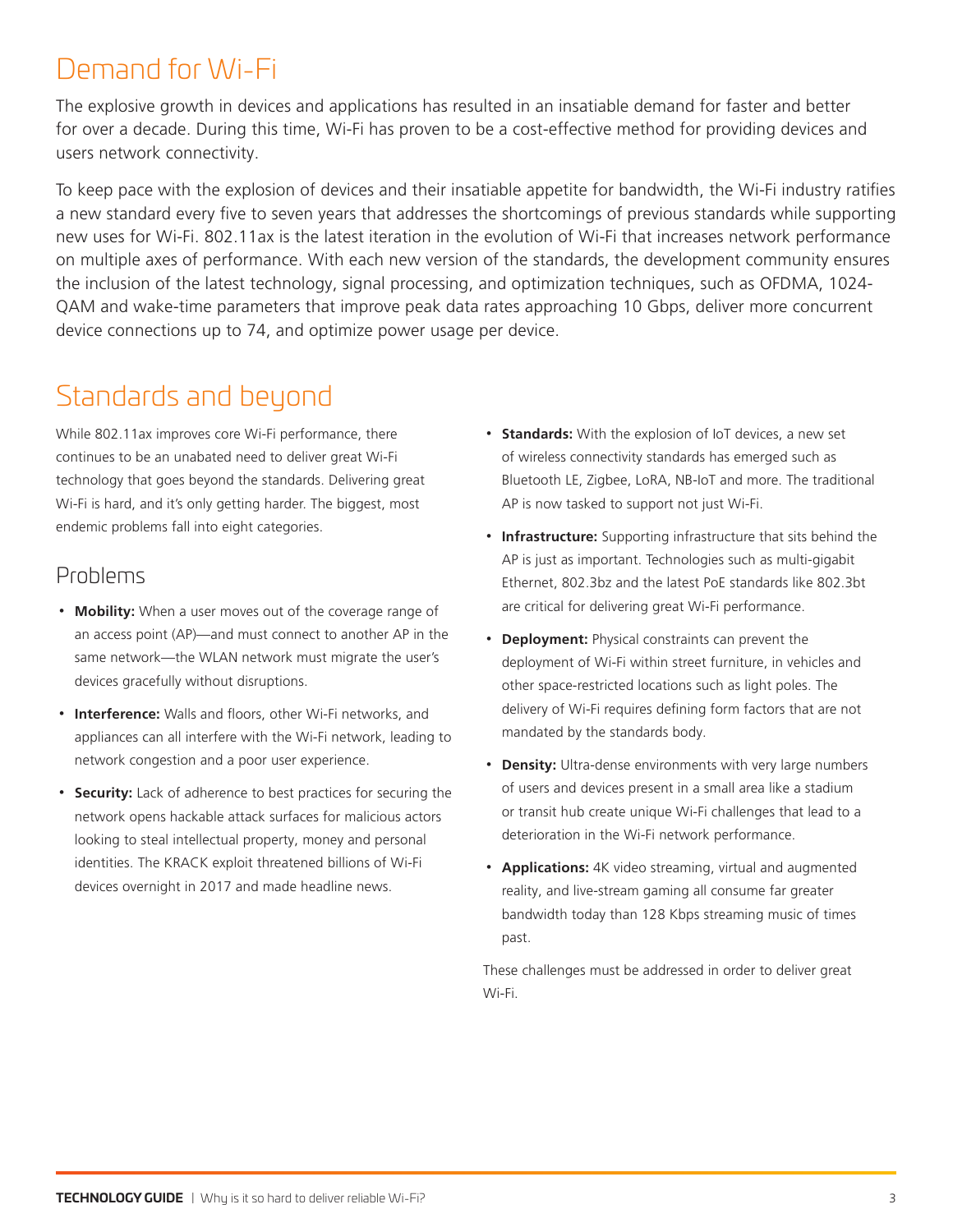### <span id="page-3-0"></span>Technology matrix

At CommScope, we've designed technologies to minimize these problems. Learn about the CommScope Technology Matrix and how each technology addresses the problems with delivering great Wi-Fi that delivers beyond the standard.

| Problems                              | Mobility    | Interference | Security    | Standards   | Infrastructure | Deployment  | Density     | <b>Applications</b> |
|---------------------------------------|-------------|--------------|-------------|-------------|----------------|-------------|-------------|---------------------|
| Transient client<br>management        | X           |              |             |             |                |             | X           |                     |
| Airtime decongestion                  |             |              |             |             |                |             | $\times$    |                     |
| Adaptive Wi-Fi cell<br>sizing         |             | $\mathsf X$  |             |             |                |             | $\mathsf X$ |                     |
| Per-packet adaptive<br>transmit power |             | $\mathsf X$  |             |             |                |             | $\mathsf X$ |                     |
| Network capacity<br>utilization       |             |              |             |             |                |             | $\mathsf X$ |                     |
| BeamFlex                              |             | $\mathsf X$  |             |             |                | $\mathsf X$ | $\mathsf X$ |                     |
| Airtime fairness                      |             |              |             |             |                |             | $\times$    |                     |
| Band balancing                        | $\times$    |              |             |             |                | $\mathsf X$ | $\mathsf X$ |                     |
| Client load balancing                 | $\mathsf X$ |              |             |             |                |             | $\mathsf X$ |                     |
| SmartRoam                             | $\mathsf X$ |              |             |             |                |             |             |                     |
| SmartCast                             |             |              |             |             |                |             |             | $\mathsf X$         |
| ChannelFly                            |             | $\mathsf X$  |             |             |                | $\mathsf X$ |             |                     |
| SmartMesh                             |             |              |             |             |                | $\mathsf X$ |             |                     |
| <b>DPSK</b>                           |             |              | $\mathsf X$ |             |                |             |             |                     |
| Cloudpath                             |             |              | $\mathsf X$ |             |                |             |             |                     |
| L3 - L7 traffic control               |             |              |             |             |                |             |             | $\mathsf X$         |
| Specialty APs                         |             | $\times$     |             |             |                | $\mathsf X$ |             |                     |
| RUCKUS IoT suite                      |             |              |             | $\times$    |                |             |             |                     |
| LTE APs                               |             |              |             | $\mathsf X$ |                |             |             |                     |
| Multi-gigabit<br>Ethernet             |             |              |             |             | $\mathsf X$    |             |             |                     |
| Power over Ethernet                   |             |              |             |             | $\mathsf X$    |             |             |                     |

Figure 1. CommScope Technology Matrix

# Problem: Mobility

In simple terms, a Wi-Fi network consists of a set of fixed, stationary access point radios that serve a large and non-stationary number of user devices (clients). A problem any Wi-Fi network must solve is how best to distribute the client devices across all available radio resources, and adapt to their physical movement. Some typical issues that arise from this problem are:

- **Sub-optimal client:** AP distributions, e.g., one AP may have an excessively high number of clients attached while other APs sit largely idle—the quality of experience that clients on the oversubscribed AP will suffer.
- **Poor use of available spectrum:** A disproportionate number of clients may connect to the Wi-Fi network over the congested 2.4 GHz band while leaving the 5 GHz band under-utilized, again resulting in poor quality of experience for end users.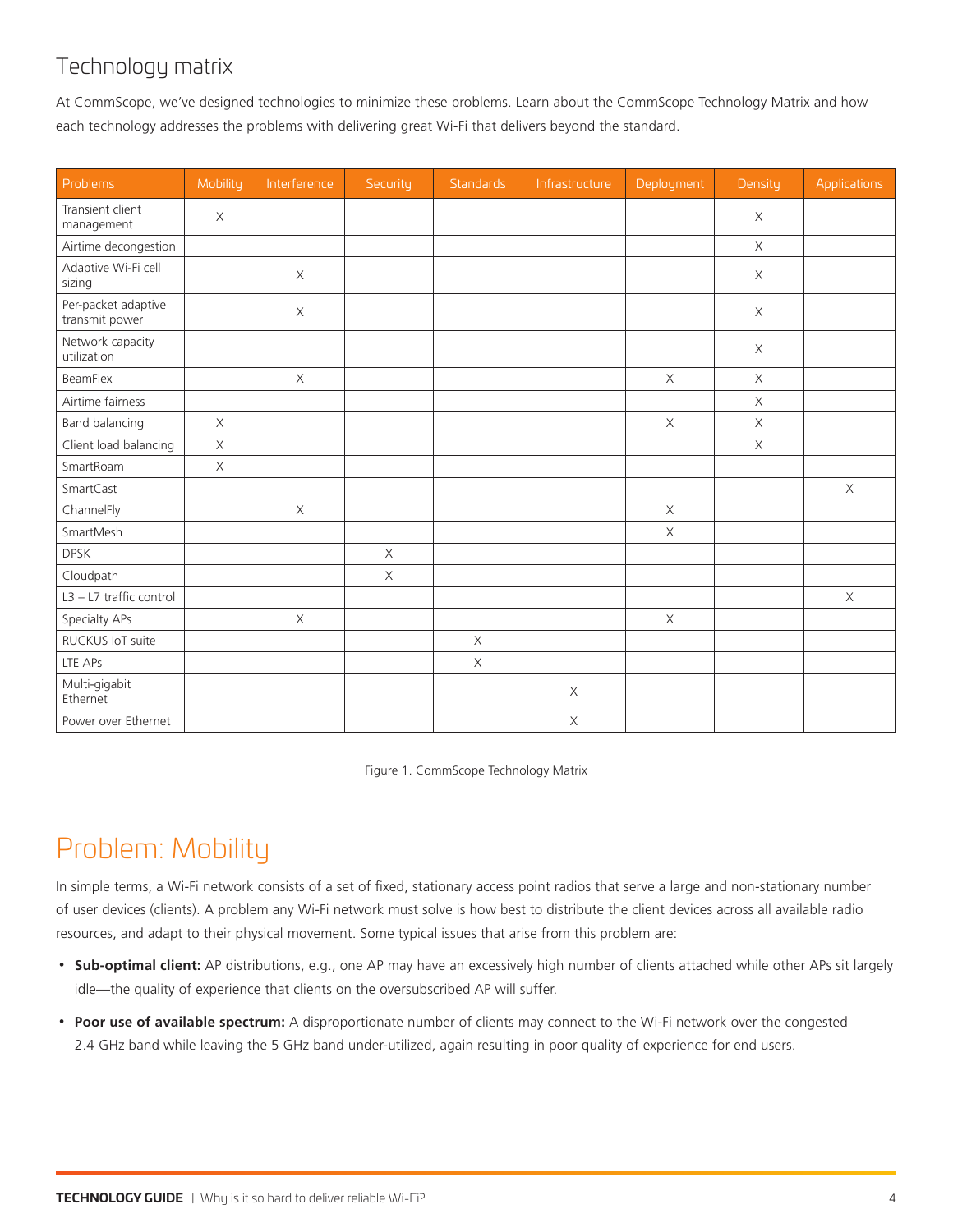- <span id="page-4-0"></span>• **Poor client roaming experiences:** In Wi-Fi, client devices make their own roaming decisions. They must do so based on the limited information they can glean from network scanning—i.e., which APs they can detect and at what signal strength—and their roaming algorithms are typically limited in terms of their ability to robustly handle the vast number of possible scenarios in a Wi-Fi network. This can result in several problems. For example:
	- **Sticky devices:** A client moves away from the AP it is attached to, yet remains connected to it even when there may be another, closer AP available to serve that client at higher capacity.
	- **Ping-ponging:** A client device is able to "see" multiple APs in a given location and bounces back and forth between them because its roaming logic frequently changes its evaluation of which is the best AP to connect to.
	- **Interrupted connectivity due to roaming:** When roaming from one AP to another, a client needs to re-authenticate with the new AP before connectivity can be restored—if re-authentication takes too long, the client will experience periods of no connectivity, which can impact applications adversely and result in a poor quality of experience for the end user.

### CommScope technology

#### Transient client management

In a dense Wi-Fi network, transient clients can degrade the user experience for other connected clients. This problem is typical in train stations, bus terminals and various public hot spot venues where thousands of devices move through an area, sending management frames that an AP will hear but without the need to connect. This overwhelms the network with needless traffic and thus slows or makes the Wi-Fi inoperable.

The RUCKUS® Transient Client Management capability mitigates this degradation in performance using statistical methods to delay the AP's associations with transient clients. Venue administrators and IT administrators can tune configuration parameters based on typical dwell times and received signal strength indicator (RSSI) of the transient clients with accrued heuristics-based techniques that selectively respond to transient clients.

The main benefit of this feature is efficient airtime utilization that maximizes the attention toward connected non-transient clients.

#### Band balancing

RUCKUS APs balance the client load between the 2.4 GHz and 5 GHz bands on the network, to mitigate the occurrence of one band being over-utilized while the other is under-utilized. Each AP actively monitors the client load per band, as well as client capabilities, and decides on a per-client basis on which band to connect that client. The AP then steers the client to the preferred band using a variety of techniques, including 802.11v BTM messaging.

#### Client load balancing

Client load balancing seeks to improve WLAN performance by optimally distributing clients between nearby access points, so that one AP does not get overloaded while another sits idle. Each AP scans the air to determine which other APs on the network are physically near it, and then uses this knowledge as well as its own client loading to determine if it should steer clients to alternate APs.

#### **SmartRoam**

RUCKUS SmartRoam technology addresses the roaming challenges described above by proactively monitoring client connection strength and facilitating client roaming to mitigate the side effects of poor roaming decisions made by clients alone. For example, if the connection strength (RSSI) of a client device is detected to fall below a roaming threshold, the AP to which it is connected will use technologies such as 802.11v BSS transition management messaging and 802.11k neighbor lists to steer the client to a roaming destination AP. In addition, RUCKUS SmartRoam technology utilizes 802.11r as well as opportunistic key caching (OKC) to minimize roaming time—and therefore ensure seamless connectivity during roaming—by pre-emptively storing authentication credentials for each client on APs, which are roaming candidates.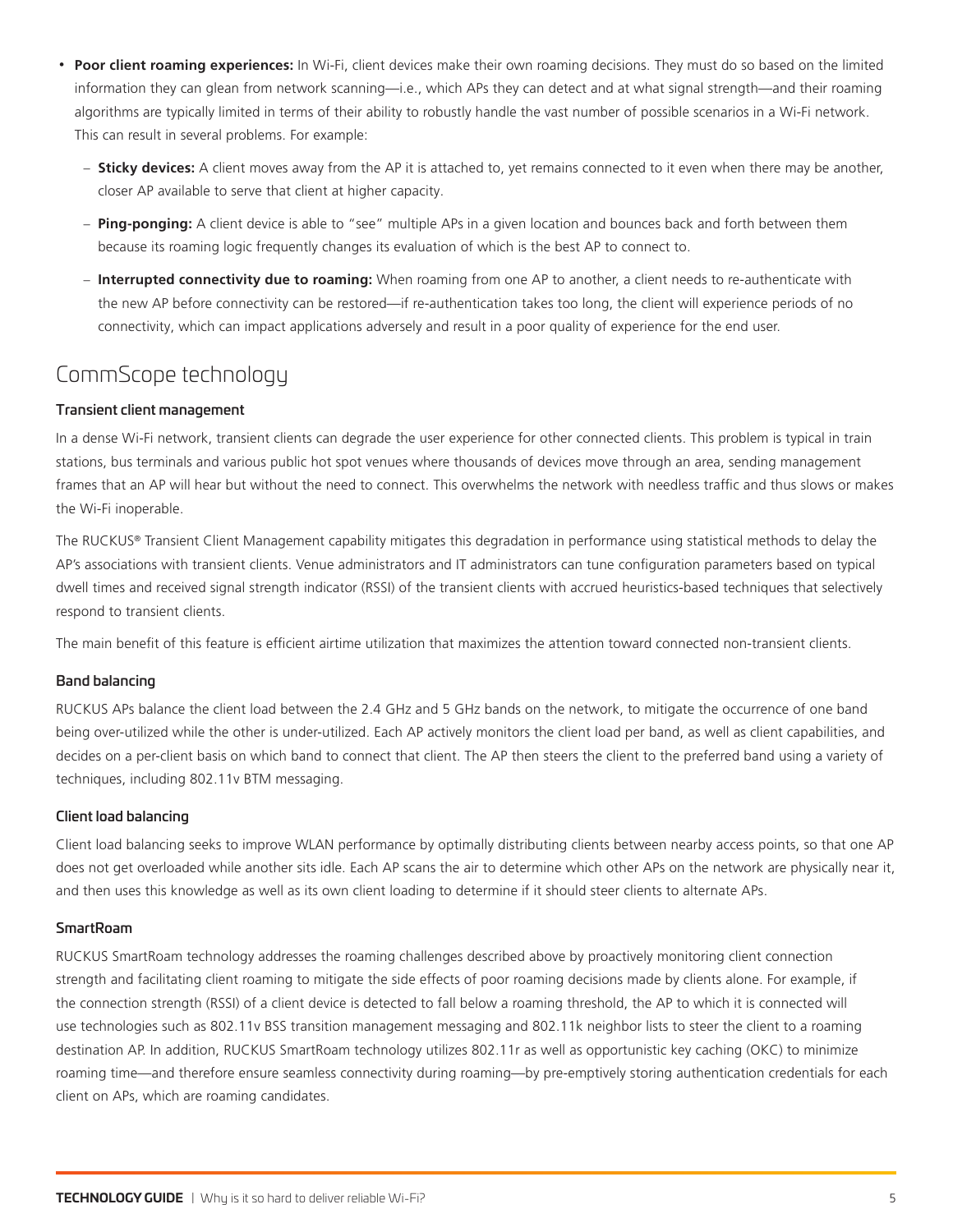# <span id="page-5-0"></span>Problem: Interference

Travel to any country, and Wi-Fi devices work over the same frequencies. However, the downside to Wi-Fi is that it is also unrestricted. Bluetooth devices, legacy cordless phones, microwave ovens and more constantly emit RF signals, especially over 2.4 GHz. All that noise generates interference, preventing APs from maintaining a clear, strong signal with each client.

As Wi-Fi continues to be deployed anywhere and everywhere, interference from other Wi-Fi APs (co-channel interference) becomes a big problem. That applies both to APs broadcasting within the same venue, as well as nearby APs from other organizations broadcasting over the same RF channels as yours. (Think of an office building hosting several different companies on the same few floors.) The Wi-Fi infrastructure needs to recognize sources of interference and employ sophisticated techniques to mitigate them.

### CommScope technology

#### Per-packet adaptive transmit power

APs typically transmit at maximum power to increase coverage and optimize data throughput for distant clients. But this can cause radio interference (co-channel interference) for adjacent APs in the same network. To address this issue, the RUCKUS per-packet adaptive transmit power factors in the client proximity (RSSI) and dynamically lowers transmit power levels while maintaining a constant modulation rate (MCS) on a per-packet basis to maximize performance. This results in reduced co-channel interference and higher average throughput per client.

#### Adaptive Wi-Fi cell sizing

Optimizing Wi-Fi performance is a challenge due to interfering environmental factors from devices to users. At the time of deployment, APs are placed for optimal performance; but, as users and the environment change, APs may oversaturate coverage in some spaces, while under-saturating coverage in others. CommScope uses periodic co-channel neighbor scans and radio interface estimates to adjust Wi-Fi broadcast patterns and adjusts them in real time based our machine learning algorithms. This technique—in combination with perpacket adaptive transmit power—greatly optimizes performance to each client in under- and over-deployed Wi-Fi networks.

#### BeamFlex adaptive antennas

When conventional APs are deployed in close physical proximity, each using omnidirectional antennas to send out RF signals everywhere, co-channel interference is a problem. RUCKUS BeamFlex adaptive antennas direct RF signals to the right place—to dramatically minimize the negative effects of interference. See Problem: Density—BeamFlex for more details.

#### ChannelFly

Most enterprise WLAN APs can migrate a device to a less congested RF channel, but ongoing analysis of changing data traffic is necessary to maintain a healthy network. RUCKUS [ChannelFly](https://www.commscope.com/globalassets/digizuite/61905-fs-channelfly.pdf) technology uses machine learning to continually assess all available channels and measure the real-world capacity improvement each one can provide—before it directs the AP to switch channels.

Every country reserves certain RF frequencies for sensitive locations like airports and military installations, and regulates how unlicensed wireless devices operate over those channels using dynamic frequency selection (DFS). If your deployment is near a DFS zone, your AP has fewer channels to choose from when trying to mitigate interference and direct every client to the best-performing option.

ChannelFly was originally developed for Wi-Fi hotspots, where RF channels are highly congested. Even in dense public settings, ChannelFly, working hand-in-hand with BeamFlex, delivers significant improvements in AP and network capacity—automatically. Learn more [here.](https://www.commscope.com/globalassets/digizuite/61905-fs-channelfly.pdf)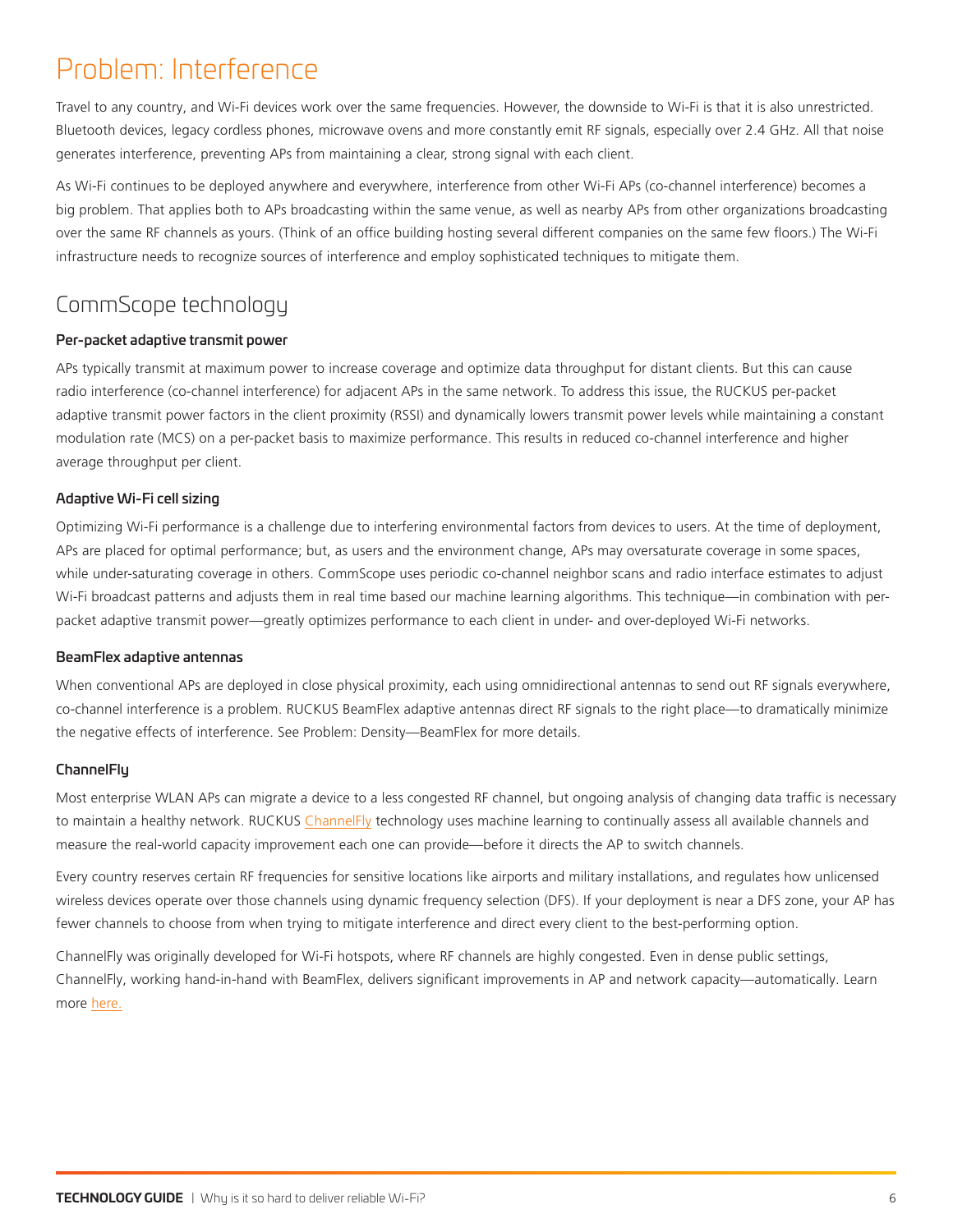<span id="page-6-0"></span>



# Problem: Security

Securing Wi-Fi is challenging for enterprises of all sizes due to potential vulnerabilities in both the infrastructure (which can be controlled) and the clients (which often cannot be controlled). Man-in-the-middle breaches, denial-of-service attacks, and zero-day vulnerabilities are not the only sophisticated exploits concerning CSOs and network administrators. There are more prosaic concerns like passwords, which can be forgotten, shared and reused, making them insecure. However, networks that must onboard large numbers of guest users and support bring-your-own-device (BYOD) environments face these challenges daily. Do enterprises use a pre-shared key (PSK)—a single universal password—to onboard visitors and BYOD users? When everybody knows the password, there are limited means to control who is given access without changing the access method for everyone. Administrators are advised to follow security best practices recommended by network vendors and industry experts, and take advantage of the security defenses built into existing equipment.

### CommScope technology

#### DPSK

Unlike conventional pre-shared keys, where the same network password is used by everyone, RUCKUS [Dynamic PSK](https://www.youtube.com/watch?v=tW6_DadBVuo) (DPSK) technology builds on the PSK standard to provide every device with a unique PSK credential. Users can still enter a single, shared alphanumeric "password," but RUCKUS SmartZone controllers automatically convert that passphrase to a unique dynamic key just for that device. By provisioning each device uniquely, you get the benefits of per-device or per-user credentials found in 802.1X, with the usability and simplicity of PSK. You can create (and revoke) credentials for any user or device, and set dates for credentials to expire. Each DPSK can also be tied to a unique role or policy, so you can grant different levels of access to different types of users and devices.

#### Certificates/Cloudpath

These days, organizations that are tired of dealing with insecure, shared or forgotten passwords use certificates instead. RUCKUS [Cloudpath Enrollment System](https://www.commscope.com/product-type/enterprise-networking/network-access-policy/network-access/) makes it easy to implement certificate-based Wi-Fi and build flexible, fine-grained policy control on top of your existing network. Users can onboard their devices in seconds and gain access to the resources allowed for their role and device type, based on policy. From then on, the device will automatically, securely connect until the certificate expires—without users re-entering credentials, and without IT intervention. Find out more [here.](https://www.commscope.com/product-type/enterprise-networking/network-access-policy/network-access/)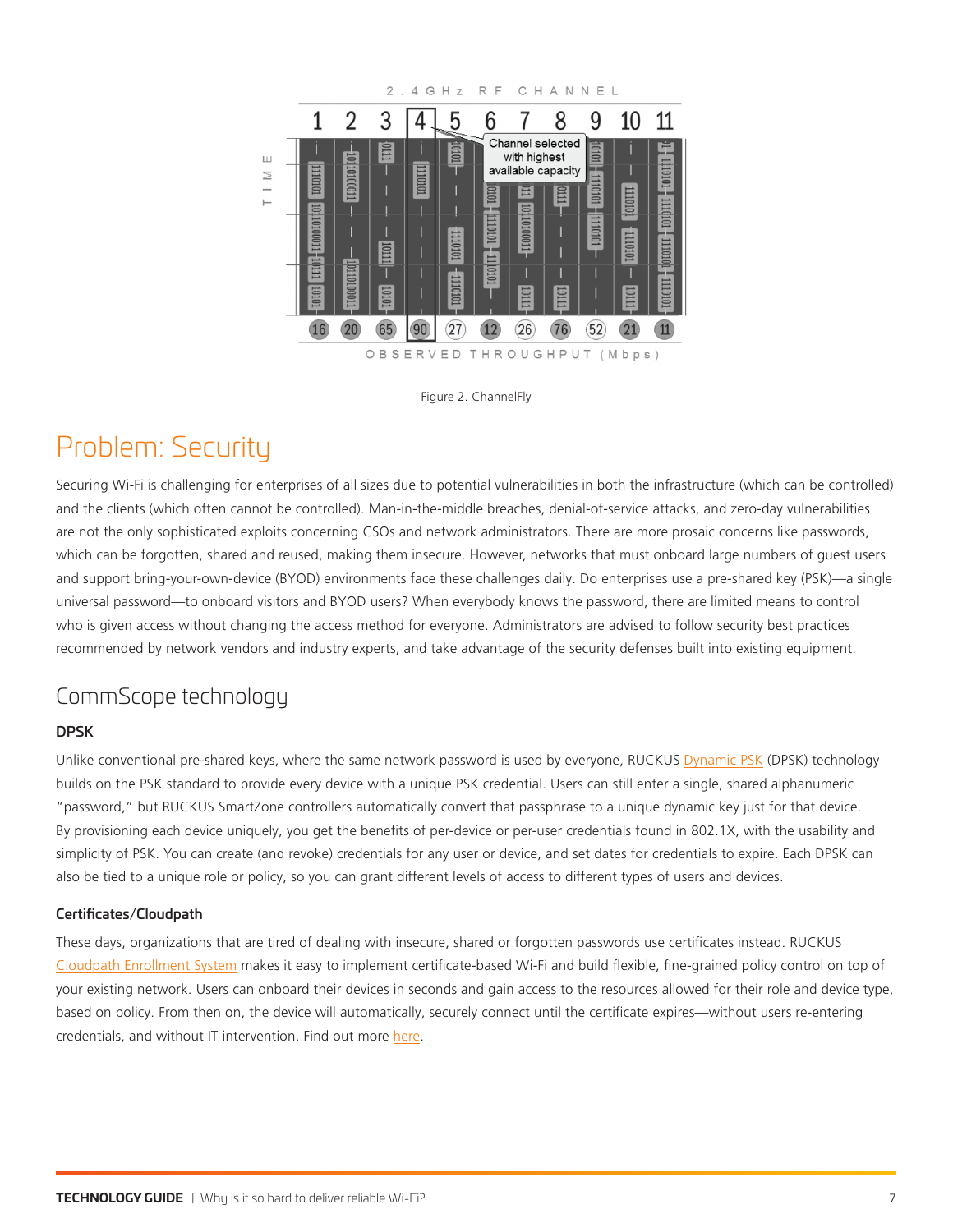#### <span id="page-7-0"></span>WIDS/WIPS

Rogue access points, man-in-the-middle attacks, misconfigured access points, zero-day attacks or WPA2 loopholes are just a few ways hackers can breach network defenses and expose networks to malicious threats. RUCKUS APs feature built-in wireless intrusion detection system and wireless intrusion prevention system (WIDS/WIPS) technology to combat risks to the network. Administrators can aggressively root out unauthorized APs—without creating issues for legitimate APs from neighboring organizations.

RUCKUS APs are able to detect three types of threats: SSID-spoofing, MAC-spoofing and LAN-spoofing. The rogue APs, thus detected, are marked as "malicious" and are effectively quarantined from the network. A legitimate RUCKUS AP will send out broadcast deauthentication frames to alert clients to disconnect from the malicious AP.

CommScope also provides a user-configurable "rogue classification" option for IT administrators to customize their rogue AP detection policy. Based on these policy decisions, the entire list of known APs is scrutinized and all APs are re-classified as malicious or not. RSSI threshold-based decisions allow for benign, non-malicious APs to co-exist on the periphery of a CommScope-based Wi-Fi deployment.

# Problem: Standards

With the rise of the internet of things (IoT), the industry is seeing an explosion in the number of devices connecting wirelessly—and not necessarily over Wi-Fi. Different devices and applications in an organization may connect over Bluetooth Low Energy (BLE), Zigbee, RFID, Near Field Communications (NFC), LTE and more. Without careful planning (and capable technology), the result will be a large number of overlay networks and standards to manage and operate.

Ideally, all of these new networks and standards should be able to run over a single, converged network. Instead of trying to juggle a dozen different new infrastructures, enterprises should be able to use the same management and security architectures in place for Wi-Fi, and extend them to every other wireless-connected device, regardless of the radios used.

The growth in IoT devices and the need for an IoT-enabled LAN is driving the concept of an IoT access network. As more and more IoT devices enter the network, the traditional WLAN or LAN will be augmented or replaced by the need for an all-purpose access network that interconnects all IoT devices within a limited area such as a residence, school laboratory, university campus or office building.

### CommScope technology

#### RUCKUS IoT suite

Organizations seeking to deploy IoT solutions face a complex, fragmented ecosystem of standards, devices and services. This complexity often slows or stalls enterprise IoT deployments, due to uncertain return on investment. An IoT access network addresses these issues by consolidating multiple physical-layer networks into a single converged network. This common network simplifies IoT endpoint onboarding, establishes uniform security protocols and converges IoT endpoint management and policy setting. The RUCKUS IoT suite simplifies the creation of IoT access networks through the reuse of LAN and WLAN infrastructure, thus shortening deployment duration and reducing the cost to support multiple IoT solutions. Learn more [here](https://www.commscope.com/product-type/enterprise-networking/iot-networking/).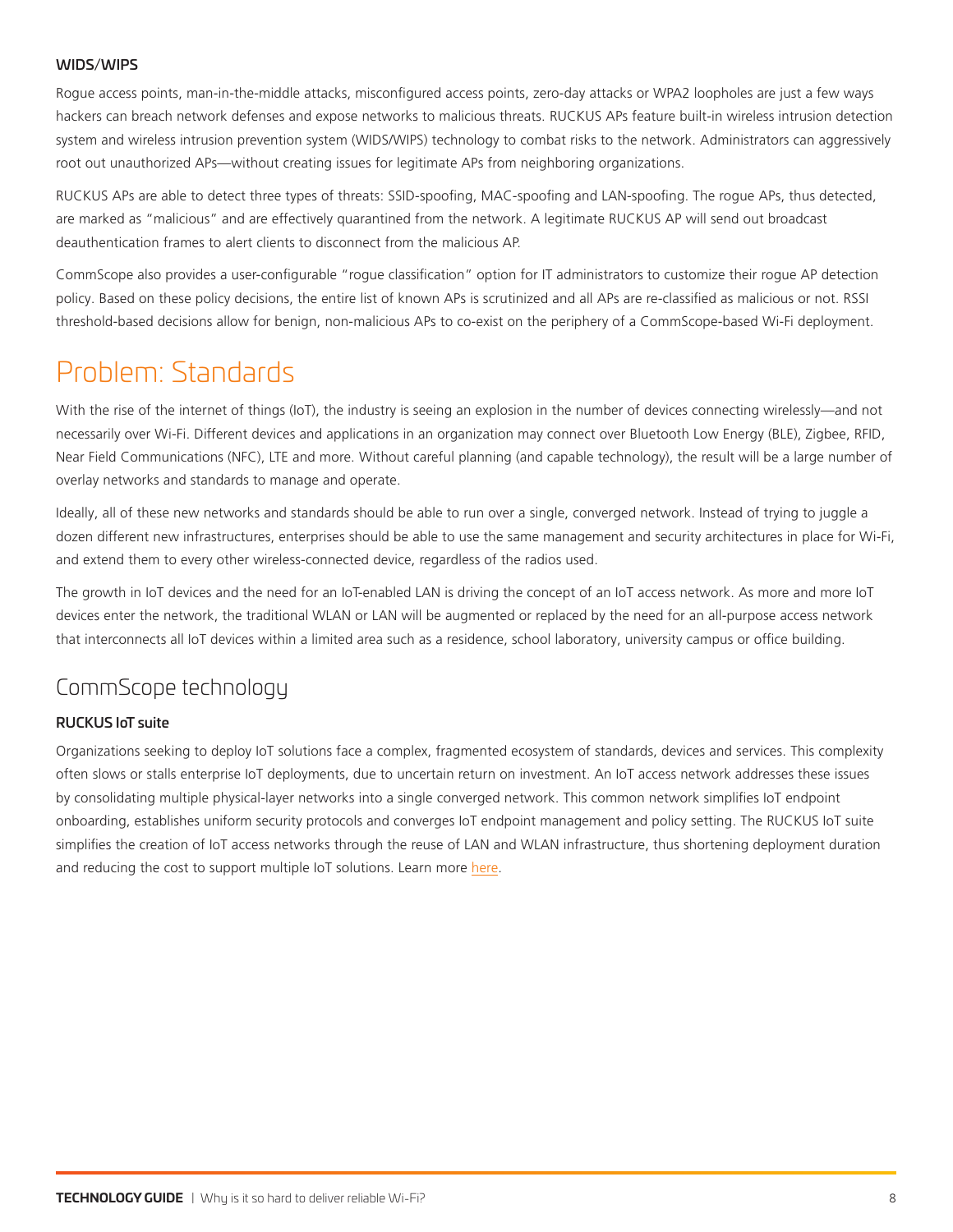<span id="page-8-0"></span>

Figure 3. Consolidated wireless standards

#### CBRS LTE

Operators of Wi-Fi networks have no control over the experience users receive when connecting over Wi-Fi. If an important conference call disconnects, or students cannot receive texts from within the residence hall, users inevitably blame the service provider. The recently launched Citizens Broadband Radio Service (CBRS) initiative allows venue operators to extend cellular coverage deep inside buildings over an unlicensed radio spectrum. RUCKUS [CBRS](https://www.commscope.com/product-type/in-building-cellular-systems/cbrs-lte/) technology offers the industry's first CBRS cellular solution in a real-world product. Using the CBRS band, operators can support the deployment of private LTE networks for enterprises as easily as deploying Wi-Fi, using the same AP form factor. This vastly improves the mobile coverage and the capacity of the LTE networks. Learn more [here.](https://www.commscope.com/solutions/enterprise-networks/private-networks)

# Problem: Infrastructure

Reliable Wi-Fi requires a well-matched wired infrastructure that provides high performance and high reliability, is easily managed, and can scale to meet ever-increasing Wi-Fi demands.

To have high-performance Wi-Fi, it's essential to have sufficient performance in the switching underlay. If the underlying network can't keep up with the data from access points, then you won't get the full value from them. The wired infrastructure needs to provide adequate speed for connections to the switch (e.g., from the access point), as well as the uplinks to aggregation and core switches.

Other factors in the switching infrastructure necessary for great Wi-Fi include the ability to deliver sufficient power over Ethernet (PoE), resiliency to maintain connectivity, simplified management and the ability to meet requirements now and for the life of the network.

### CommScope technology

#### Multi-gigabit connectivity

802.11ax and future wireless technologies can exceed the connection performance of Gigabit Ethernet (GbE) switch ports. CommScope offers 2.5 GbE multi-gigabit connections in an entry-level switch, which includes all the performance as required by an 802.11ac Wave 2 AP. Additional switches with 1/2.5/5/10 GbE ports support 802.11ax and future generations of the Wi-Fi standards. Additionally, CommScope switches offer up to 100 GbE uplinks with entry-level switches upgradable to 10 GbE and high-end switches upgradable from 40 GbE to 100 GbE uplinks with a simple CLI command.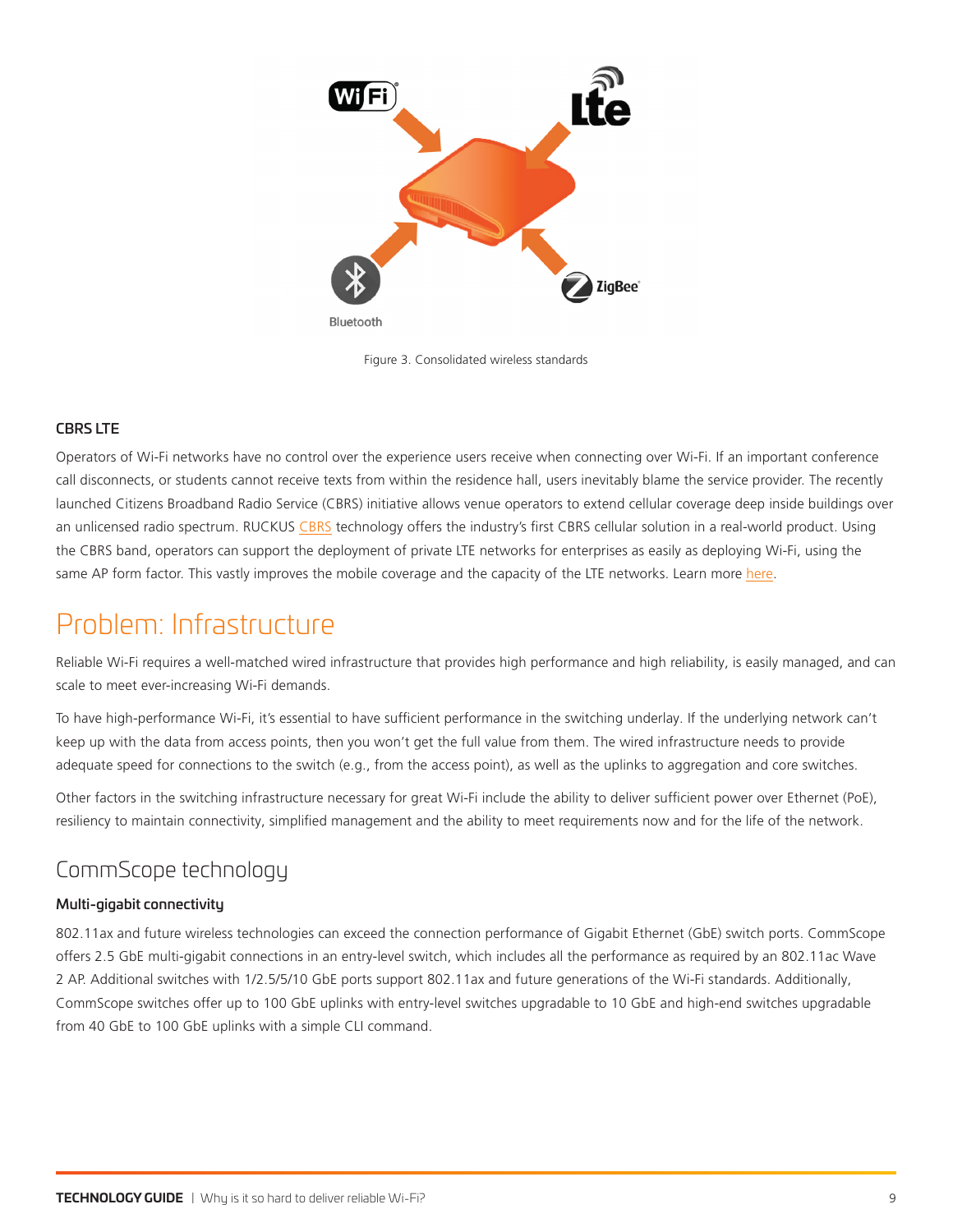#### <span id="page-9-0"></span>Power over Ethernet (PoE)

Power over Ethernet (PoE) is the primary method of providing power to wireless access points. The latest generation of 802.11ac Wave 2 access points and new 802.11ax access points can operate on 30 watts of power (PoE+). However, additional power is required to deliver full power to all radios and to provide power to the USB port on the AP for optional devices. The new IEEE 802.3bt standard establishes protocols for higher PoE levels.

#### SmartZone™ network controller

CommScope enables IT to deploy a single network element—the network controller—to simultaneously and directly control and manage both wired and wireless networks. RUCKUS SmartZone network controllers simplify the complexity of scaling and managing wired switches and wireless access points through a common interface to support private-cloud network-as-a-service offerings in addition to general enterprise networks. SmartZone support for multi-tenancy, domain segmentation and containerization enables secure delivery of managed networking services with complex, multi-tiered service levels.

# Problem: Deployment

Access point deployment is a complex subject that requires extensive design guidelines and field site surveys to help optimize network performance. For example, can using wider channel sizes boost network capacity in densely populated environments? How does the use of wider channels balance against the need for more channels for use with more APs? Having fewer APs operating on the same channel decreases the likelihood of noise, co-channel and adjacent channel interference, which will increase the expected performance gains. These decisions are only a few of the considerations among many. The technology that automates and simplifies deployment complexity matters. APs must also ease physical deployments—making the deployment of Wi-Fi in harsh or hard-to-reach environments easier.

### CommScope technology

#### **ChannelFlu**

RUCKUS [ChannelFly](https://www.commscope.com/globalassets/digizuite/61905-fs-channelfly.pdf) intelligence selects the optimal channel among all available options. Devices are automatically pushed to the best-performing channel, avoiding DFS channels, without users (or WLAN operators) needing to manually intervene. See Problem: Interference—ChannelFly for more details.

#### **SmartMesh**

Deploying an AP in an area where there is no easy way to run cable is a challenge. RUCKUS SmartMesh eliminates Ethernet cabling to every Wi-Fi access point, while also reducing cumbersome RF planning. SmartMesh simplifies the cost of a WLAN deployment. The SmartMesh allows APs to be connected by Ethernet as well to form new trees in the middle of the mesh and thus take advantage of spectrum reuse to increase system capacity while expanding the mesh. APs automatically determine their role in the mesh, and automatically react to topology changes. Additionally, the technology automatically directs Wi-Fi signals over the best-performing paths between nodes. And intelligent BeamFlex antennas extend signal range, minimizing the number of mesh hops and reducing the number of APs you need to deploy. SmartMesh is enabled with a simple check box within the administrative interface.

#### Specialty APs

Every deployment has its own unique requirements. Providing Wi-Fi in every room of a hotel or residence hall, for example, requires a different type of platform than serving an enterprise office. Deploying Wi-Fi outdoors, or in a large stadium, demands still other considerations. CommScope offers a large portfolio of indoor and outdoor AP options to suit any type of deployment. This includes wallmounted Wi-Fi + Ethernet switch platforms for hospitality and multi-dwelling unit environments, and solutions that run over a building's existing coaxial cabling.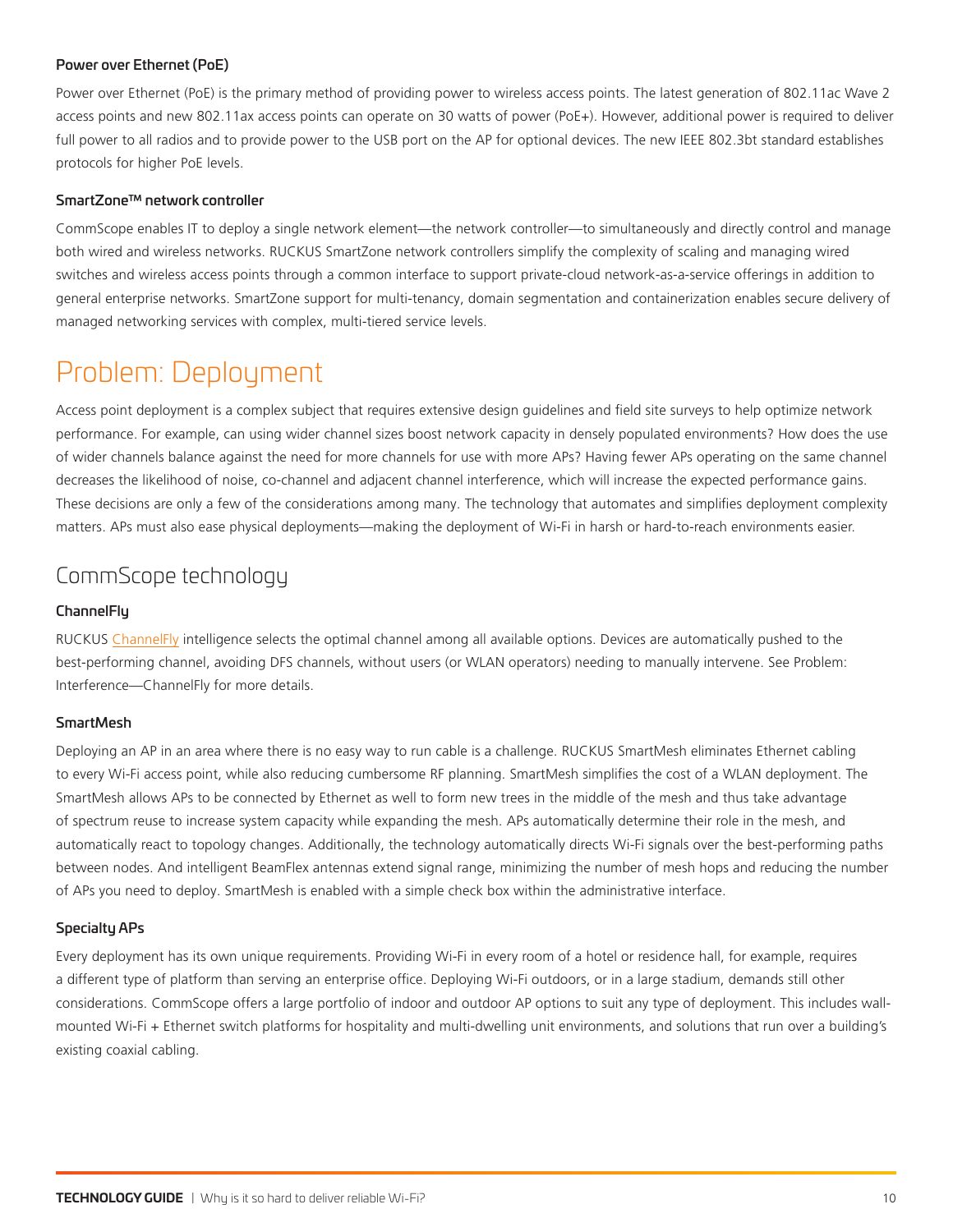<span id="page-10-0"></span>

Figure 3. Multiple AP types

# Problem: Density

Convention centers, stadiums and other crowded venues are the toughest Wi-Fi environments, for obvious reasons. When tens of thousands of devices are fighting over Wi-Fi resources in the same space, the performance of each device can deteriorate quickly. One AP may be required to service hundreds of devices at the same time, which can lead to a poor user experience. An AP needs to solve common problems at the physical layer that can thwart a great user experience:

- **Ping-ponging devices:** An inability for devices to find the "right" AP to connect with when it sits between two equally reasonable APs.
- **Sticky devices:** Mobile devices can stay connected to one AP too long while roaming instead of switching to a closer AP that could provide a better connection.
- **Dominant devices:** Some older devices, or those with poorly written device drivers, occupy a disproportionate amount of the AP's air-time resources—to everyone else's detriment.
- **Chatty devices:** Modern wireless devices use self-discovery and self-provisioning protocols that are "chatty" with management traffic and clog airways in device-heavy environments.

Additionally, APs must optimize for the best modulation scheme, encoding rate, guard interval and other Wi-Fi parameters in real time for each device. APs are constantly evaluating the appropriate channel bandwidth, spatial streams and transmit antenna pattern to utilize. Each represents an AP decision that can lead to an optimal or sub-optimal user experience. The CommScope ultra-high density suite addresses these challenges and provides exceptional end-user experience within stadiums, large public venues, convention centers and school auditoriums.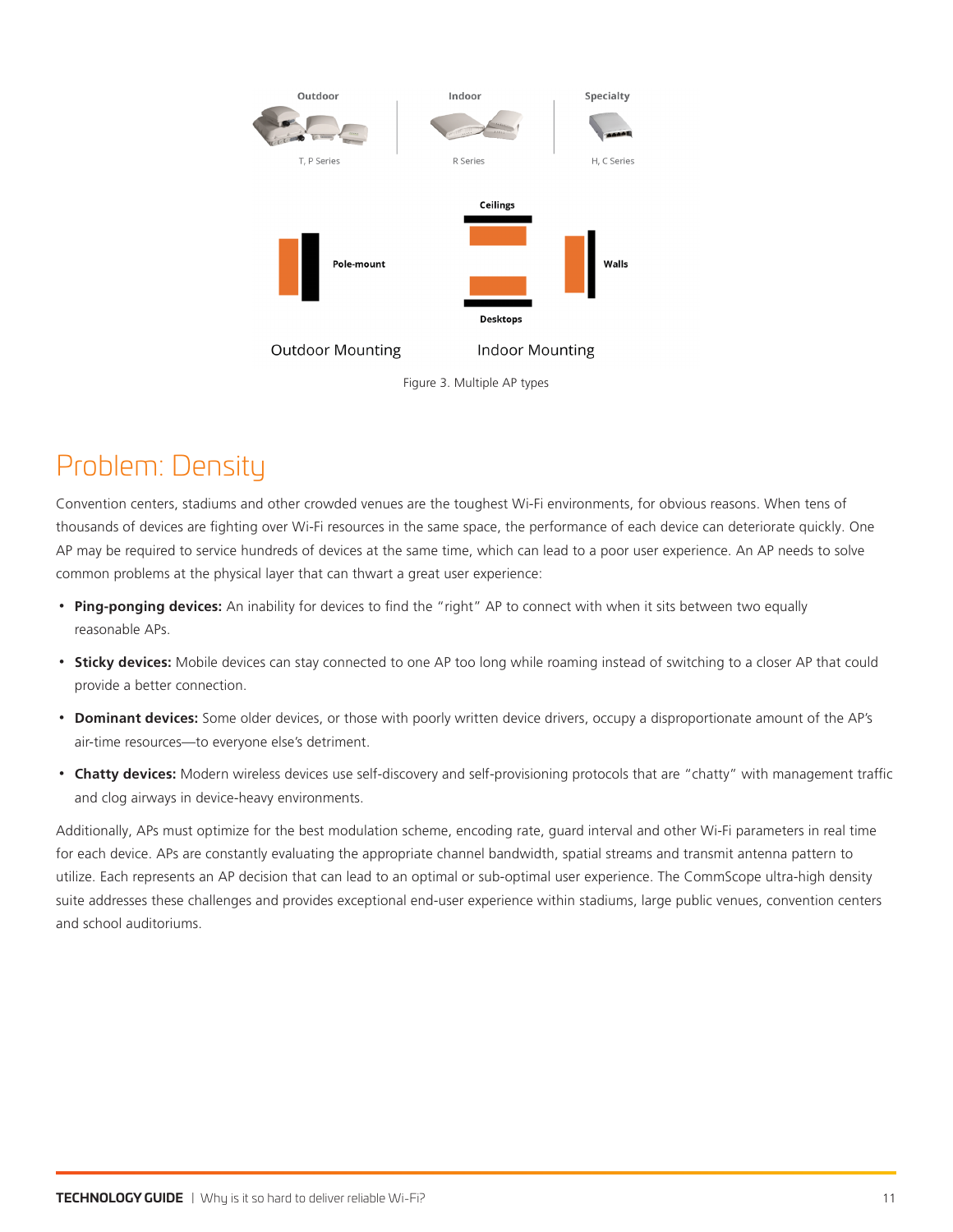# <span id="page-11-0"></span>CommScope technology

#### BeamFlex adaptive antennas

Traditional APs use "omnidirectional" antennas that radiate signals in all directions. Conversely, RUCKUS BeamFlex adaptive antennas allow RUCKUS APs to dynamically choose among a host of antenna patterns (over 4,000 possible combinations) in real time to establish the best possible connection with every device. BeamFlex works on a per-packet basis to optimize the user experience. In addition, BeamFlex uniquely supports mobile devices by adapting antenna transmissions to a device's orientation in both vertical and horizontal axes through our PD-MRC technology.



Figure 4. BeamFlex adaptive antennas

#### Airtime fairness

Like having too many cars on a freeway, too many wireless devices fighting for access to the same APs can cause network congestion and poor network performance. To keep traffic flowing, APs need to balance data traffic so each device receives sufficient airtime. CommScope's airtime fairness algorithms provide each device an appropriate amount of "airtime" to transmit and receive data. The algorithm balances the needs of slower legacy devices with that of faster devices so older or more distant clients do not slow everyone else down, or that faster devices do not take all the bandwidth in the air.

#### Band balancing

A CommScope network monitors all clients in the environment to track whether they're single- or dual-band, and which types of APs are in their proximity. If there's a lot of traffic on the 2.4 GHz frequency, for example, and a dual-band client tries to connect, the AP steers that device to the cleaner, higher-capacity 5 GHz band instead. Users on each band benefit, because they're now sharing that spectrum with fewer devices. In ultra-dense venues, the combination of band balancing and airtime fairness delivers a significant performance boost.

#### Client load balancing

Certain APs are more likely to get congested initially in device-dense environments—like the first AP near a convention center or stadium door, which everyone connects with first when entering the venue. The key is to make sure these devices migrate seamlessly to another AP that can provide equally good performance (solving the sticky client problem). RUCKUS APs communicate with each other and use client load-balancing algorithms to monitor client load across all APs in the venue and drive new clients to less congested APs. Factors that influence channel management include device per-band allocation, channel throughput utilization, and device count per AP along with other metrics. The CommScope network controls how and where each client connects to distribute the load more evenlyautomatically.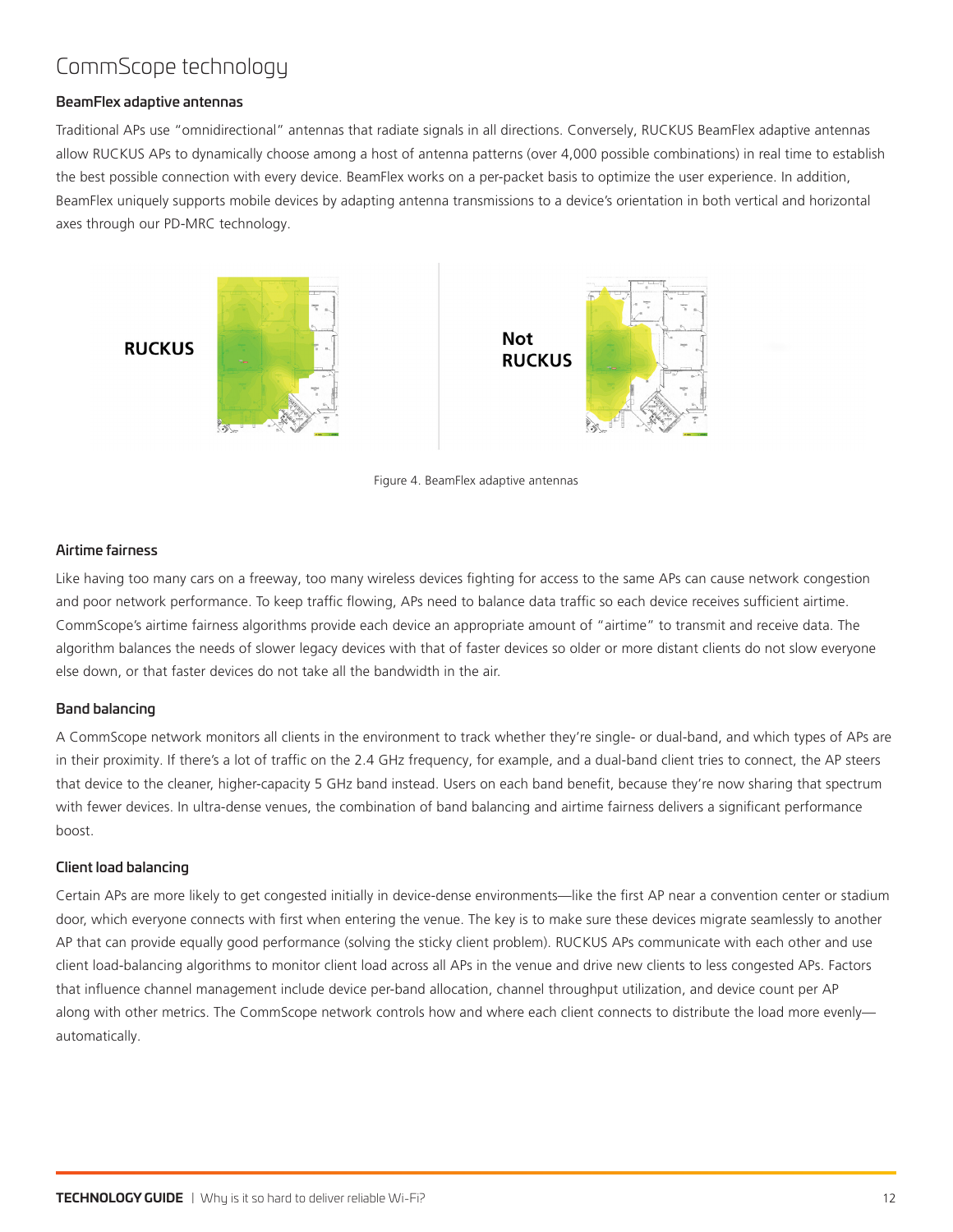#### <span id="page-12-0"></span>**SmartCast**

As more people use live-streaming applications in public spaces, they need high-definition broadcast-quality video. RUCKUS SmartCast technology maximizes the reliability and performance of delay-sensitive applications (such as IP-based voice and video) over 802.11 networks. Utilizing the basic framework of 802.11e/WMM to categorize traffic, SmartCast extends this standard and delivers a collection of unique capabilities, including packet inspection, automatic traffic classification, and advanced queuing and scheduling to ensure bandwidth-intensive applications get the performance they need, without drowning out everything else.

SmartCast algorithms automatically schedule and pre-queue traffic on a per-client, per-packet basis. This allows for more fine-grained classification and scheduling than global network-layer QoS policies, which can't account for device and environmental differences in real time. Our patented multicast traffic technology further enhances high-definition video streaming over Wi-Fi.

#### Transient client management

In a dense Wi-Fi network, transient clients can degrade the user experience for other connected clients. This problem is typical in train stations, bus terminals and various public hot spot venues where thousands of devices move through an area sending management frames that an AP will hear but without the need to connect. This overwhelms the network with needless traffic and thus slows or makes the Wi-Fi inoperable.

The RUCKUS transient client management capability mitigates this degradation in performance using statistical methods to delay the AP's associations with transient clients. Venue administrators and IT administrators can tune configuration parameters based on typical dwell times and RSSI of the transient clients with accrued heuristics-based techniques that selectively respond to transient clients.

The main benefit of this feature is efficient airtime utilization that maximizes the attention toward connected non-transient clients.

#### Airtime decongestion

In an ultra-high-density Wi-Fi environment, excessive management frame traffic saturates the available Wi-Fi spectrum, resulting in poor connectivity and low per-client throughput. This ultimately results in a poor client experience. RUCKUS airtime decongestion proprietary techniques limit management frame exchanges between APs and clients in these environments. This allows APs to selectively respond to clients, dramatically increasing overall network efficiency for higher airtime utilization.

#### Per-packet adaptive transmit power

Access points typically transmit at maximum power to increase coverage and optimize data throughput for distant clients. But this can cause radio interference (co-channel interference) for adjacent APs in the same network. To address this issue, RUCKUS perpacket adaptive power factors in the client proximity (RSSI) and dynamically lowers transmit power levels while maintaining a constant modulation rate (MCS) on a per-packet basis to maximize performance. This results in reduced co-channel interference and higher average throughput per client.

#### Adaptive Wi-Fi cell sizing

Optimizing Wi-Fi performance is a challenge due to interfering environmental factors from devices to users. At the time of deployment APs are placed for optimal performance, but, as users and the environment change, APs may oversaturate coverage in some spaces, while undersaturating coverage in other locations. CommScope uses periodic co-channel neighbor scans and radio interface estimates to adjust Wi-Fi cell sizes in real time. This technique, in combination with per-packet adaptive transmit power, greatly optimizes performance to each client in under- and over-deployed Wi-Fi networks.

#### Network capacity utilization

In dense networks, APs suffer uneven client load distribution, leading to low utilization of network capacity. This leads to a sub-optimal client-to-AP link quality, resulting in a lower throughput for the clients. CommScope's solution provides adaptive client management techniques to evenly spread client load across APs and across bands to maintain optimal AP-to-client links in ultra-high-dense environments. This feature employs real-time learning techniques to associate clients to APs with higher link quality and capacity in response to dynamic network loads, resulting in higher overall network capacity and higher per-client throughput.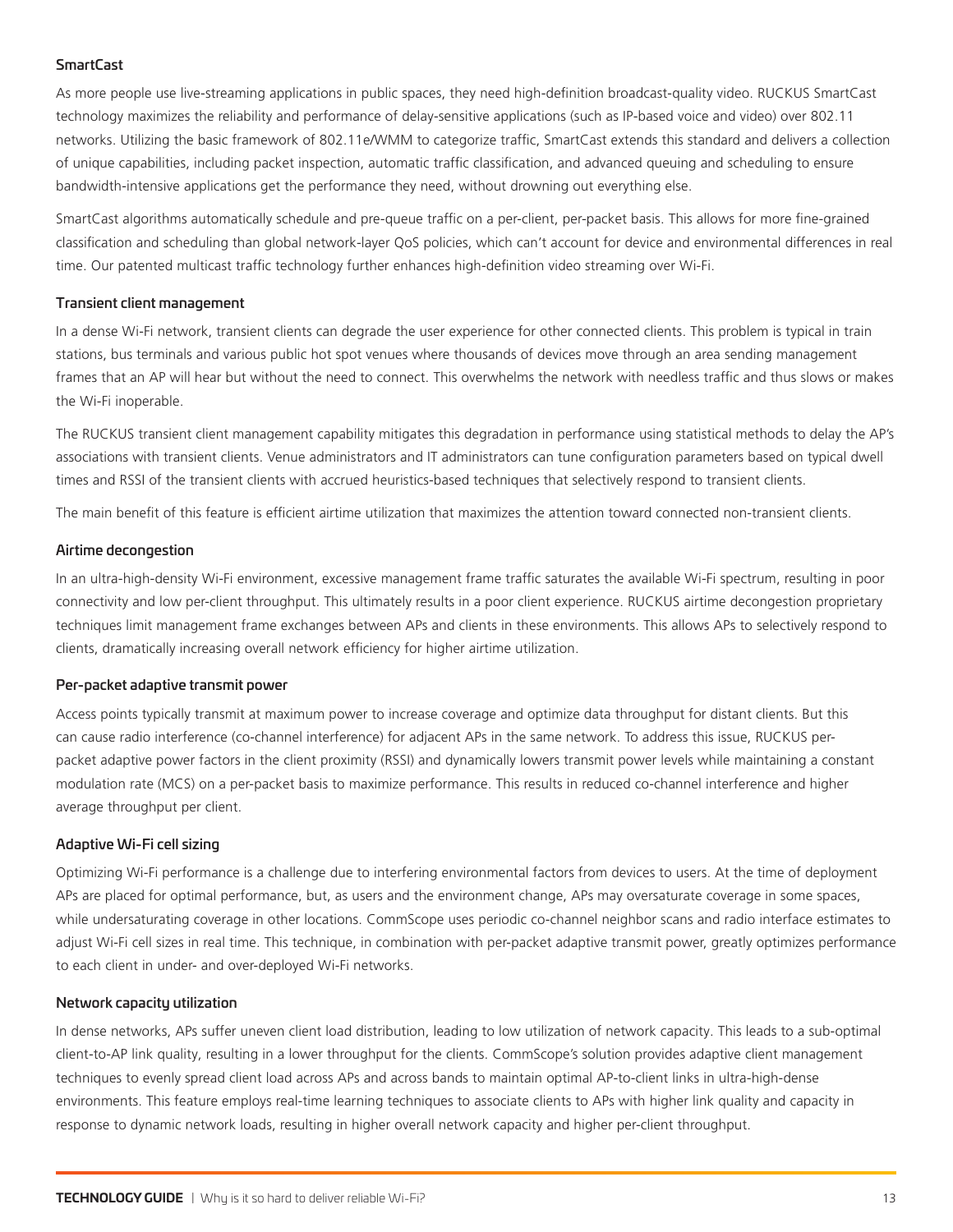# <span id="page-13-0"></span>Problem: Applications

New applications are being rolled out at an unprecedented pace—but not all applications are the same. Some require a significant amount of bandwidth; others not so much. Some are highly dependent upon receiving a high priority for the traffic to provide a high level of user satisfaction. The bottom line is that not all applications are the same. If your Wi-Fi network isn't able to account and adjust for the differing requirements of the applications crossing the network, then users will be unhappy and IT will be frustrated.

# CommScope technology

SmartCast<sup>®</sup> is a sophisticated quality of service (QoS) engine specifically developed to maximize the reliability and performance of delaysensitive applications, such as IP-based voice and video over 802.11 networks.

Based on patented technology, SmartCast delivers a collection of unique capabilities—such as packet inspection, automatic traffic classification, advanced queuing and scheduling. Unlike any other 802.11 system, RUCKUS SmartCast algorithms automatically schedule and pre-queue traffic in software on a per-client basis. This enables more advanced classification and scheduling that can be applied for each client on a per-traffic class basis. SmartCast is a superset of the IEEE 802.11e/WMM hardware-based queuing standard, ensuring uncompromised performance while remaining standards-compliant.

### Application visibility and control

The SmartCast QoS engine inspects each packet and automatically classifies it into one of four queues—voice, video, best effort, and background. SmartCast can inspect a variety of headers, including those of Ethernet frames (both TCP and UDP), VLAN tags, and IPv4 and IPv6 packets.

With per-client queuing, SmartCast is ideal for video and voice over Wi-Fi applications because it ensures disruptive clients don't negatively affect the performance of other clients on the network (no head-of-line blocking). In addition, SmartCast employs sophisticated load balancing and band steering techniques to enable clients to efficiently use the AP and spectrum resources.

# Deliver consistently great Wi-Fi

Users and network operators want the same thing: secure, reliable, high-performance Wi-Fi, for every device, every time. However, delivering this is far from easy—but can be accomplished with the right technologies.

CommScope draws on years of innovation in the industry to develop technology that tackles the densest environments, mitigates interference, enables better mobility, secures network access and more. This is why CommScope [continually outperforms the competition](https://www.commscope.com/ap-performance-testing)  year after year, especially within the harshest environments. When organizations want to provide their users a Wi-Fi experience that is consistently great, they turn to CommScope.

To learn more, contact your local CommScope account representative or visit [www.commscope.com](http://www.commscope.com).